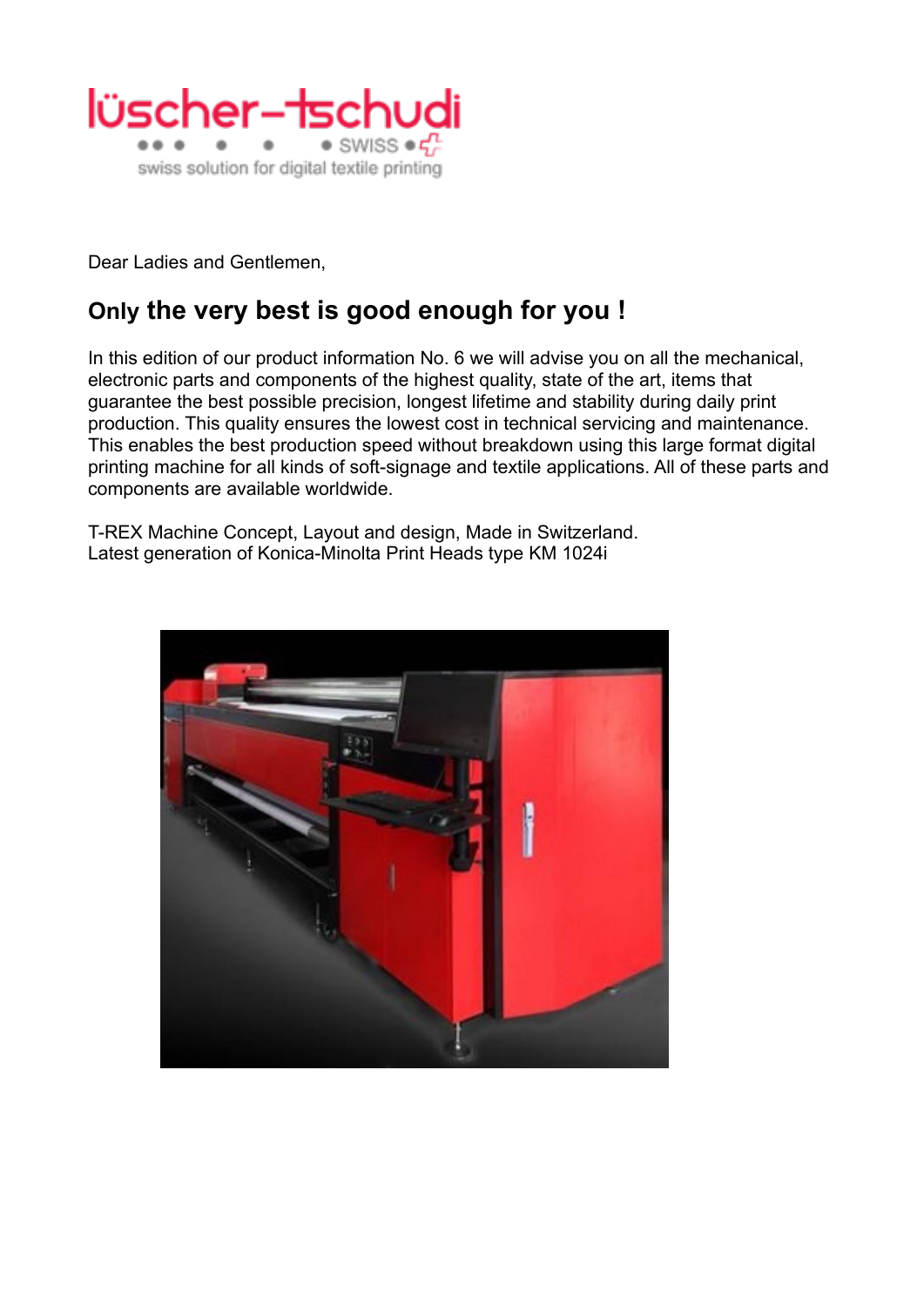

## **And further more:**

- Professional high precision motors and control system from Panasonic, Japan
- High precision noise free railguide from THK, Japan
- Programmable Logic controller (PLC) from Omron, Japan
- High speed Data transmission via fibre optic cables
- High precision linear scale from Lika, Italy
- Cable guide from Igus, Germany
- Electrical parts from Schneider, France
- High performance drying unit for fast print speeds
- Spread roller for regular tension of the fabric during automatic fabric feeding

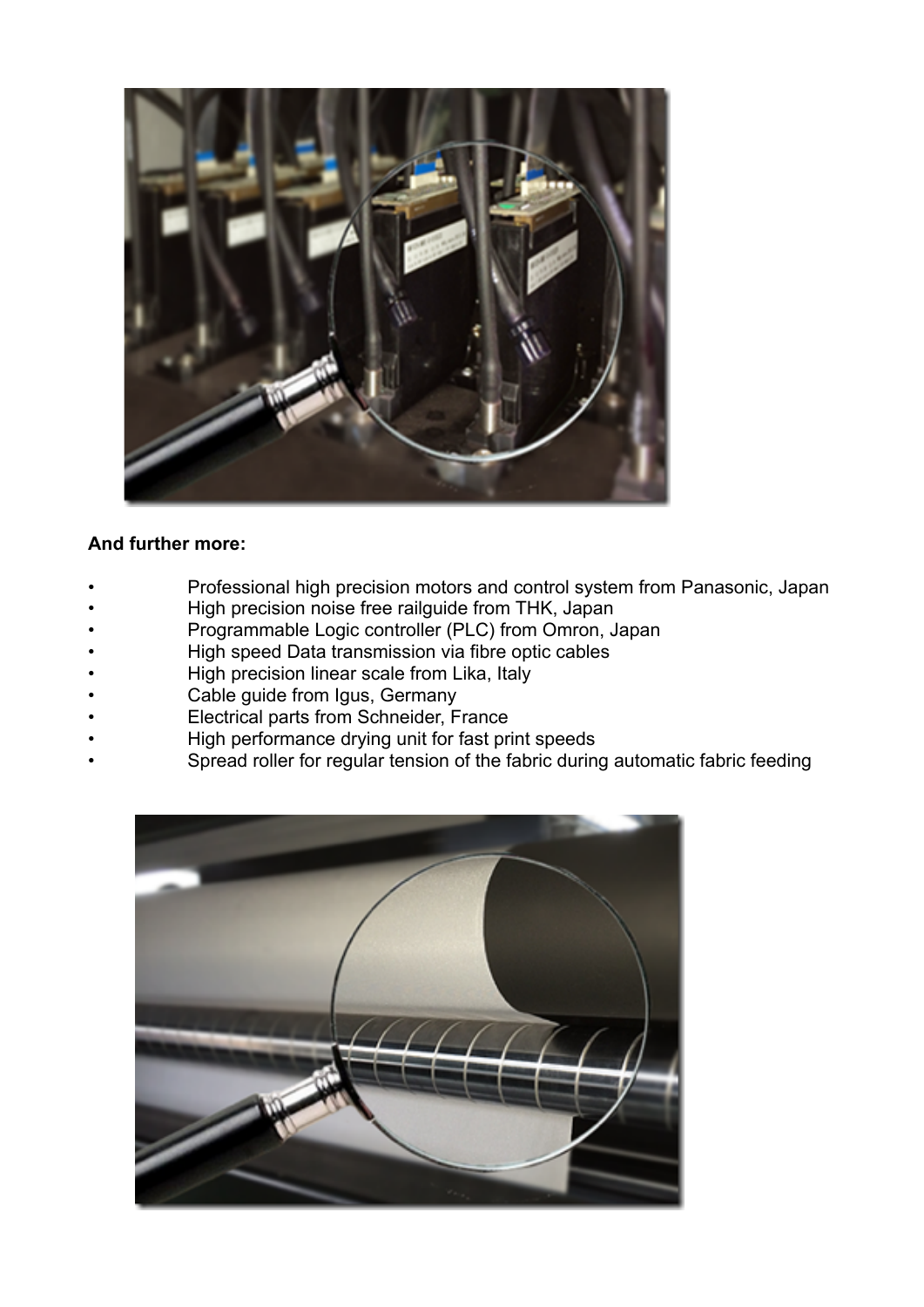

Specially developed broad band roller technology for a complete Precise glass scale and runners from Lika, Italy. wrinkle free material and fabric transportation.

Most important is the continuous and complete drying technology of our high performance and machine integral drying system, ink drying through the full fabric thickness, developed for the highest printing speed and production capacity.



Integral and high performance ink drying system